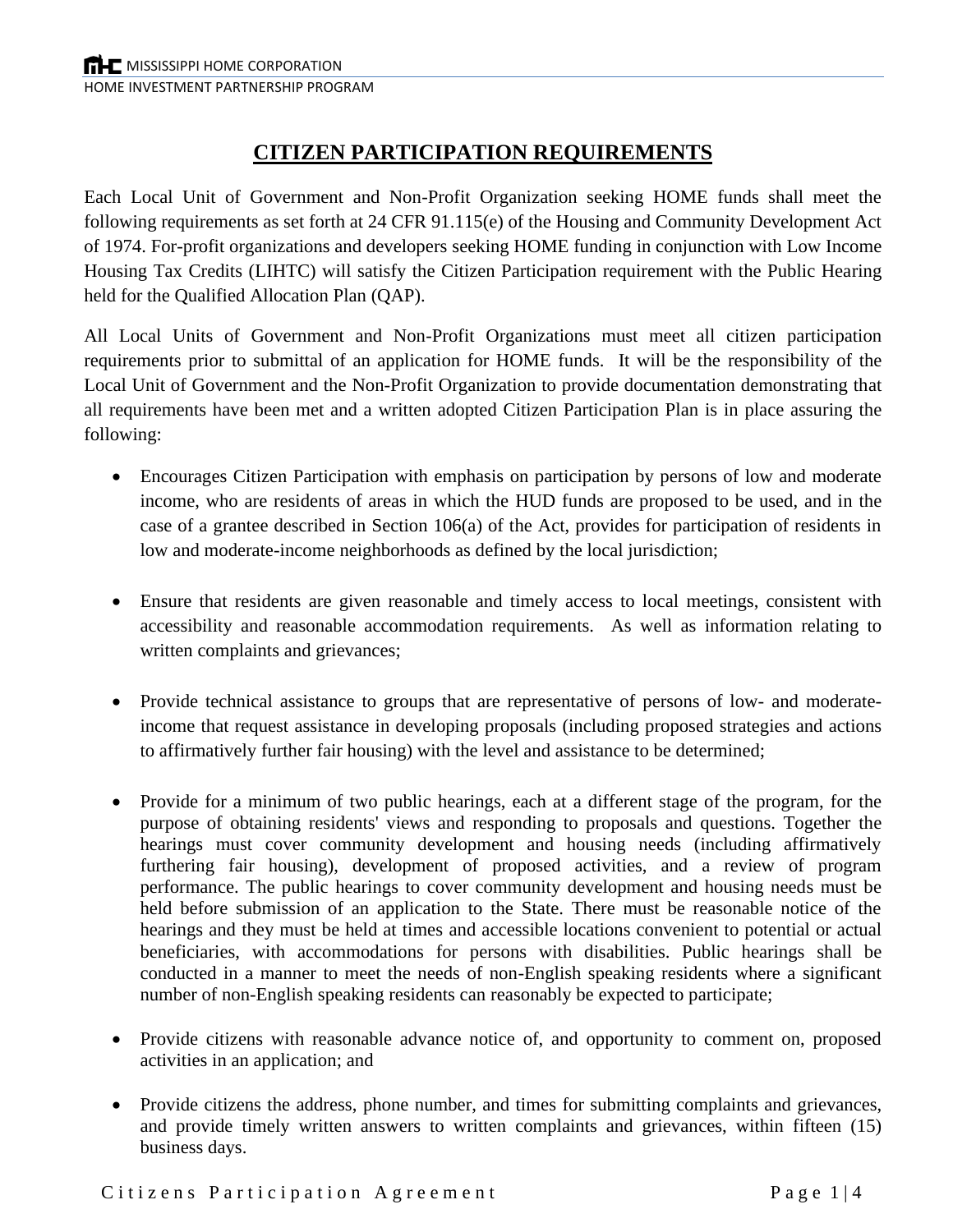The provision and implementation of a Citizen Participation Plan may not be construed to restrict the responsibility or authority of the potential grantee for the development and execution of its community development program(s). All applicants/grantees must adopt a Citizen Participation Plan and provide documentation of compliance throughout the term of the grant agreement. The components of the Citizen Participation Plan and the kind of information necessary to meet the requirements are discussed in the following section.

## **CALCULATION OF TIME FOR PUBLIC HEARINGS**

In calculating any period of publication required under a HOME project, the first day of the advertisement shall not be counted in the calculation.

**Publication Example**: For a 14 to 20-day Citizen Participation Public Hearing scheduled for February 10th, the Sub-Recipient should calculate as follows: Earliest possible advertisement date: January 20th (20 Days). Latest possible advertisement date: January 26th (14 Days).

Applicants shall not schedule hearings or bid openings on Sundays or holidays. Whenever a public comment period ends on a Saturday, Sunday, or holiday, grantees shall accept comments until the end of the next business day that is not a Saturday, Sunday, or holiday.

# **SAMPLE**

#### **PUBLIC HEARING NOTICE FOR INITIAL HEARING Homeowner Rehabilitation**

The (City/Town/County) of Mississippi is considering applying to Mississippi Home Corporation for funding through the HOME Investment Partnership Program – Homeowner Rehabilitation Program. The State of Mississippi has allocated \$\_\_\_\_\_\_\_\_\_\_\_\_\_that will be made available to cities/towns/counties on a competitive basis to undertake homeowner Rehabilitation activities.

The activities for which these funds may be used are in the areas of affordable housing for low and very low-income persons. More specific details regarding eligible activities, program requirements, and the rating system will be provided at a public hearing which will be held at (Place/Address) on (Date) at (Time).

The purpose of this hearing will be to obtain citizen input into the development of the application. The location for this hearing is an accessible facility. All comments are welcome and must be submitted in writing. If a translator is needed for non-English speaking persons, please contact (Name) at (Telephone Number) at least 5 days prior to the meeting to accommodate this request.

The (City/County or Town/CHDO) does not discriminate based on disability in the admissions or access to or treatment or employment in its programs or activities.

The applicant should include any additional information, as necessary.

Citizens Participation Agreement Page 2|4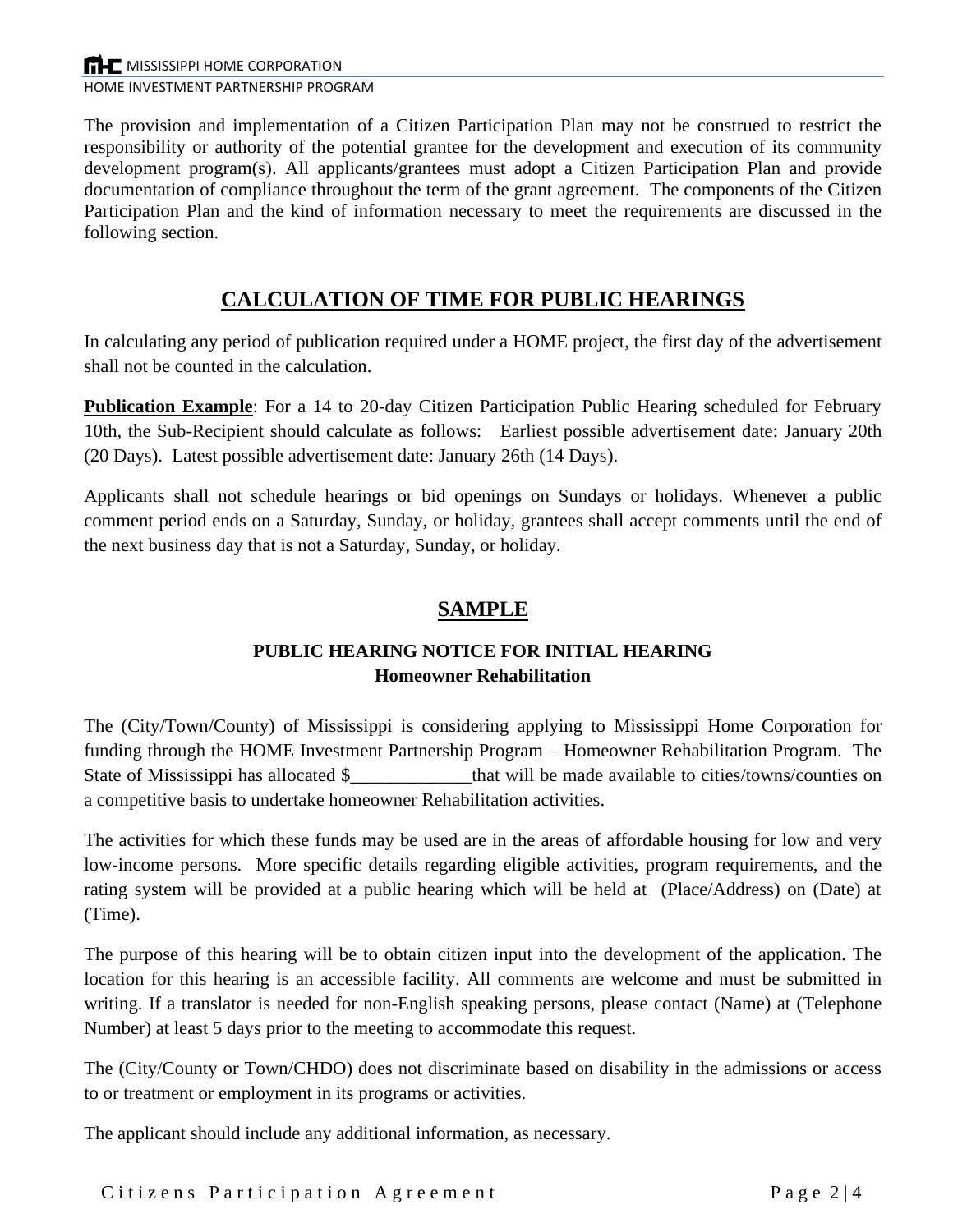### **INITIAL PUBLIC HEARING**

- An initial Public Hearing must be conducted in the proposed project area to inform the local citizens of the applicant's intention to apply for funds and to obtain local citizens' input. The public hearing MUST be held no less than seven (7) days prior to the due date of an application submittal. The hearing must be held at times and locations accessible and convenient to all citizens.
- The applicant must publish a notice of the initial public hearing not less than fourteen (14) days and no more than twenty (20) days prior to the date of the public hearing in the legal or non-legal section of a newspaper of general circulation. The notice must specify the actual activities proposed to be undertaken, should the project be funded. In addition to the newspaper publication, the applicant must make every effort and is encouraged to use additional methods of informing the public of the public hearing.
- During the public hearing, the applicant must furnish information to the citizens concerning the amount of funding available statewide for proposed community development activities, the types of eligible activities that may be undertaken, amount of HOME funds expected to benefit very low to low-income persons, the proposed HOME activities likely to result in displacement, and the applicant's plans to minimize displacement of persons and to assist displaced persons.
- The applicant must inform citizens that written comments will be accepted regarding the proposed use of funds and areas to be targeted for assistance and must provide a reasonable time period and location for submittal of written comments. Technical assistance must be provided to representatives of persons of very low to low income as appropriate in developing program input.
- The applicant must ensure that local files contain documentary evidence that the public hearing was held, including the actual notice, original proof of publication of the notice, the attendance roster, and detailed minutes of the meeting. Documentation must be included in Phase I application. The applicant must also retain the attendance roster and minutes of the meeting in the file for public review. All pertinent records, including written citizens' comments must be maintained and made available for review by MHC at the primary office of the applicant. Should the applicant receive an on-site visit, this information must be available for review. The Chief Elected Official or Executive Director of the applicant must sign the written minutes of the public hearing.
- In determining the proposed project location and needs to be addressed by the proposed project, the applicant must consider both citizen input that was received during the public meeting and the written comments that were received within the designated time frame after the public hearing.
- MHC encourages the establishment of a local task force composed of residents from the project area. If local interest is not enough to establish a task force, the recipient must still conduct a Public Hearing during the project's implementation.